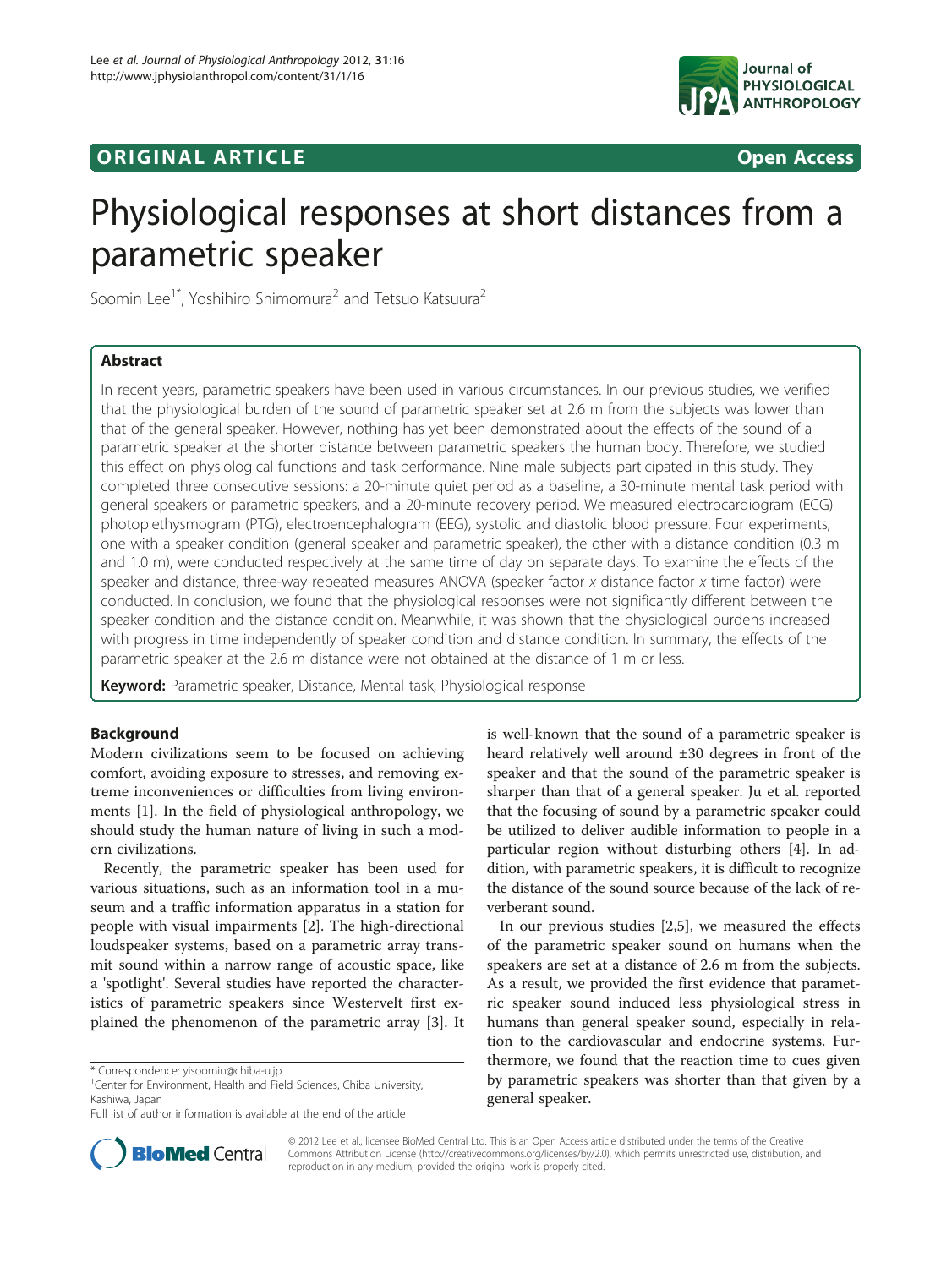However, nothing has yet been revealed about the effect of parametric speaker sound on physiological responses at short distances from subjects. Therefore, the purpose of this study was to clarify the physiological responses in human subjects located at a relatively short distance from a parametric speaker.

# Methods

# Subjects

Nine healthy male students participated in this study. They were asked to refrain from hard exercise, drinking caffeinated beverages, and smoking cigarettes during the 2-h period immediately preceding the experiment. The subjects performed an auditory test (ITERA, GN Otometrics, Japan) before the experiment. Their hearing ability was confirmed to be normal. All subjects gave their fully informed consent to participate in this study. Their physical characteristics are shown in Table 1.

## Mental task and the sound of speaker

The experiments were conducted in a soundproof room (KF 4030, Kansai shield Co., Ltd. Japan). The size of the soundproof room is 2.9 (width)  $\times$  3.8 (depth)  $\times$  2.3 (height) m. The effect of the sound proofing is 25 dB at 1 kHz (Figure [1](#page-2-0)). The mental task consisted of both normal and deviant sentences coming from the speakers. In the experiment, the speakers were consisted of a general speaker system (W2-800SL, Tangbamd, Japan) and a parametric speaker system (ultrasonic wave 40 kHz with 19 actuators). In addition, a frequency analyzer (Spectra-Lab, Sound Technology, Germany), an amplifier (RDA-212, RASTEM Systems) and a noise meter (LA-1440, ONOSOKKI, Japan) were used to analyze the sound. The sound of the parametric speaker was made by the following methods. Airborne ultrasound waves of 40 kHz were dynamically double-sideband-AM modulated with audio signals, after being radiated from ultrasound emitters. The inherent nonlinearity of the air works as a de-

|  |  |  | Table 1 Physical characteristics of the subjects |  |  |  |
|--|--|--|--------------------------------------------------|--|--|--|
|--|--|--|--------------------------------------------------|--|--|--|

| Subject          | Age (yr)     | Height (cm)    | Weight (kg)  | <b>BMI</b>      |
|------------------|--------------|----------------|--------------|-----------------|
| Sub 1            | 25           | 165            | 65           | 23.9            |
| Sub <sub>2</sub> | 23           | 117            | 62           | 19.8            |
| Sub 3            | 22           | 171            | 57           | 19.5            |
| Sub 4            | 23           | 172            | 69           | 23.3            |
| Sub 5            | 24           | 165            | 47           | 17.3            |
| Sub 6            | 24           | 178            | 71           | 22.4            |
| Sub <sub>7</sub> | 23           | 184            | 70           | 20.7            |
| Sub 8            | 24           | 172            | 54           | 18.3            |
| Sub 9            | 22           | 173            | 65           | 21.7            |
| $Mean + SD$      | $23 \pm 1.0$ | $173 \pm 6.08$ | $62 \pm 8.1$ | $20.8 \pm 2.26$ |

BMI: Body Mass Index.

modulator. Thus, de-modulated sounds having sharp beamwidths impinge on the ear drums.

Subjects were instructed to judge whether the sentence was correct or incorrect and accordingly, to push one of two buttons as quickly as possible. The sentences were made by a text-to-speech synthesis software (SMART TALK Version 3, OKI, Japan). For example, a normal ("correct") sentence is "shounen ga ie ni kaeru." (a boy comes back home). In this case, the subjects were asked to push a red (correct) button. By contrast, a deviant ("incorrect") sentence is "shounen ga ie ni taberu" (a boy eats home). In this case, the subjects were asked to push a blue (incorrect) button. The LAeq of the sound generated by the general speaker was 72.4 dBA, and the LAeq of sound generated by the parametric speaker was 72.3 dBA. The background LAeq of the soundproof room was 52.2 dBA. The LAeq was measured using an artificial head measurement system (HMS IV-AACHENHEAD, Headacoustics, Germany) during 10 s. The measurement position of the LAeq was at the ear of the artificial head measurement system. The adjustment of the frequency characteristic was conducted using DSP Board (ADAU1401, Analog devices, U.S).The Figure [2](#page-2-0) shows the output characteristic of the general speaker and parametric speaker.

# Protocol

Four experiments were conducted at the same time of day on separate days and under the same conditions with the exception of the speaker condition (general speaker or parametric speaker) and distance condition (0.3 m or 1.0 m). After the subjects entered the soundproof room, they were asked to relax for at least 15 minutes before the recording sessions began. Subjects completed three consecutive sessions: a 20-minute quiet period as a baseline, a 30-minute mental task period with a general speaker or parametric speaker, and a 20-minute recovery period. In the previous study [[2\]](#page-6-0), there was not the physiological change in the subjects 30 minuters after the mental task. Therefore, we set 30 minutes as the lenght of the mental task in this experiment. Subjects were told to rest and physically relax throughout the experimental period. The order of the two speaker conditions and two distance conditions were counterbalanced between the subjects.

# Physiological parameters

EEG activity was recorded with Ag/AgCl electrodes affixed with electrode paste on the Pz, Cz, Fz, O1, and O2 electrode sites of the international 10-20 system. Linked earlobes were used as a reference with a forehead ground. A bipolar electrooculogram (EOG) was recorded with electrodes placed above and below the left eye. The EEG and EOG were amplified by appropriate devices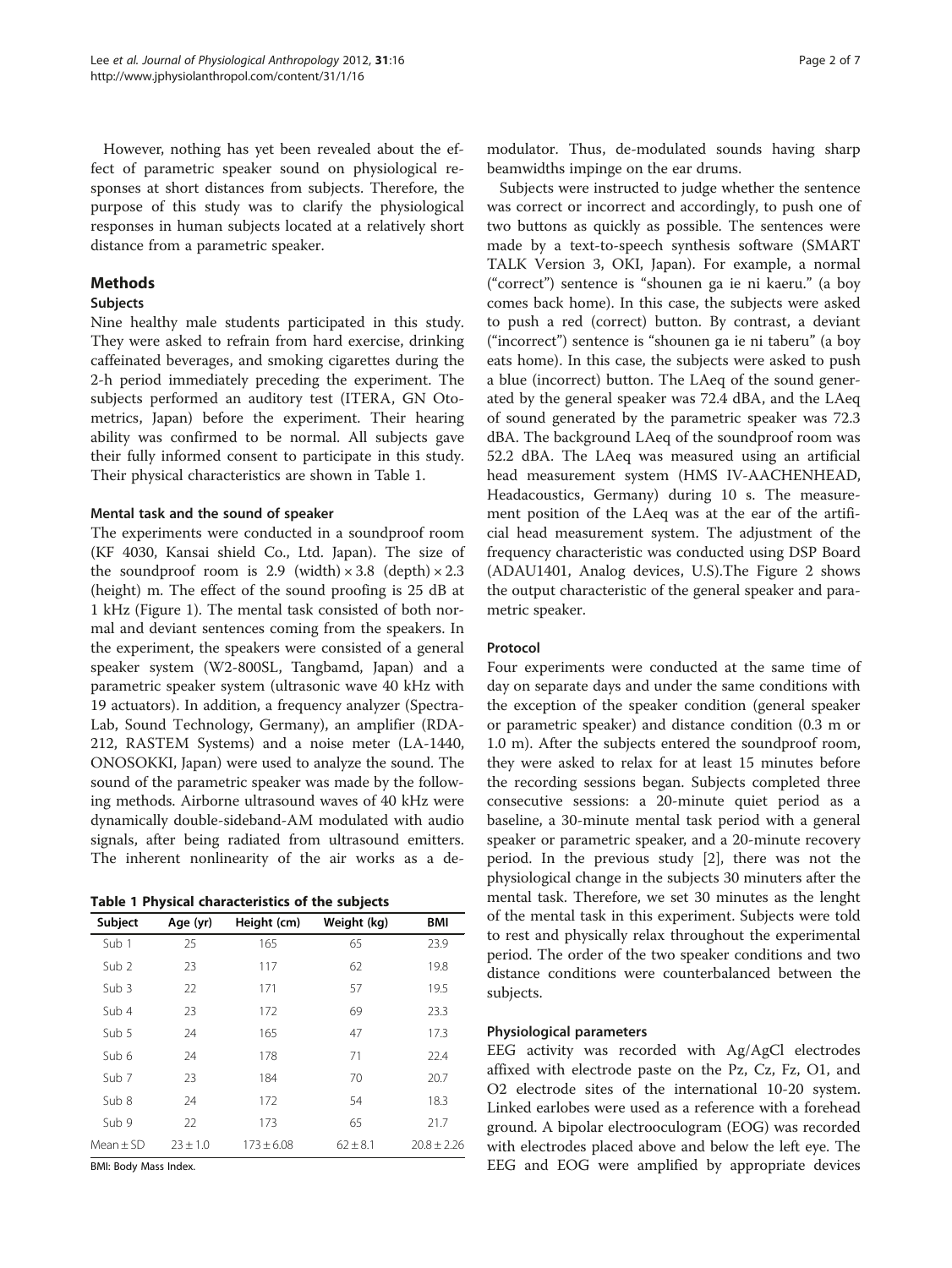<span id="page-2-0"></span>

(EEG100B and EOG100B, BIOPAC Systems, U.S). EEGs were fast Fourier transformed for each 5.12 s of data, not including artifacts such as ocular movement. We then obtained the relative power density of the alpha wave (8 13 Hz/4 to 30 Hz) [[6\]](#page-6-0).

An electrocardiogram (ECG) was recorded using an amplifier (ECG 100B, BIOPAC Systems), and digitized to derive heart rate variability (HRV) and heart rate (HR) using signal processing software (Mathcad, PTC, Japan). The high-frequency (HF) component and low-frequency (LF) component were integrated at 0.05 to 0.15 Hz and 0.15 to 0.40 Hz of the power spectra, respectively [\[7,8](#page-6-0)]. Sympathetic nervous activity (LF/HF) and parasympathetic nervous activity  $(HF/(LF + HF))$  were calculated. A photoplethysmogram (PTG) was recorded using an amplifier (PPG 100B, BIOPAC Systems), a low-pass filter

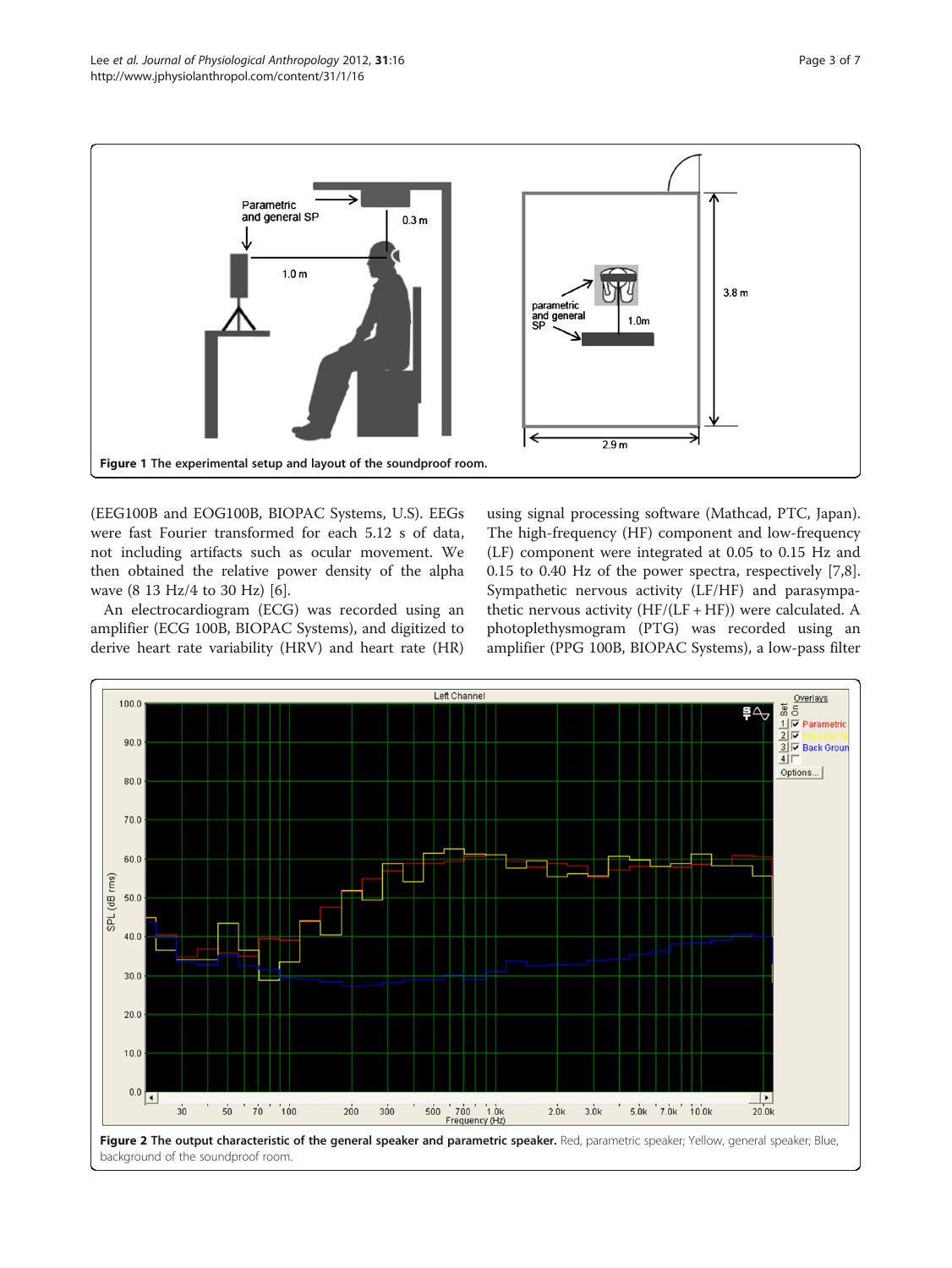was set at 3.0 Hz, and a high-pass filter was set at 0.5 Hz. We measured the b/a ratio of the second derivative of PTG (SDPTG), which was considered to reflect the distensibility of the vascular wall [\[9,10\]](#page-6-0).

All signals of the physiological indexes were converted from analog to digital at a 1 kHz sampling rate (MP150, BIOPAC Systems) and were stored in a computer. Continuous measurements of beat-to-beat BP were obtained with an ambulatory noninvasive BP monitor (TNO, Portapres, Netherlands).

# Statistical analyses

We calculated the mean of each five-minute period for all indexes. In the physiological parameters, changes  $(\Delta)$ calculated by subtracting the respective baseline values from the average values for the task period and recovery period were used to conduct statistical analyses. For the physiological responses, a three-way repeated-measures ANOVA (speaker factor  $\times$  distance factor  $\times$  time factor) was conducted. By contrast, in the task performance, a two-way repeated-measures ANOVA (speaker factor × distance factor) was conducted. All statistical analyses were performed using SPSS 11.0 J (SPSS, U.S). Differences with values of  $p < 0.05$  were considered significant. Data are shown as means ± standard errors unless otherwise stated.

# Results

#### Physiological data

Table 2 showed that the HR, HRV, BP and the relative power density of the alpha wave at Fz, Cz and O1 were not significantly different between the two speaker conditions and the two short distance conditions. However, most of physiological responses showed that the main effects of the time factor were significant.

Figure 3 shows the results of the normalized SDPTG (Z-score). The normalized SDPTG in the 1.0 m condition tended to be significantly higher than that in the 0.3 m  $[F(1,8) = 4.908, p = 0.0576]$  $[F(1,8) = 4.908, p = 0.0576]$  $[F(1,8) = 4.908, p = 0.0576]$  condition. Figure 4



shows the results of the relative power density of the alpha wave at Pz. The relative power density of the alpha wave at Pz in the 1.0 m condition tended to be significantly higher than that in the 0.3 m condition  $[F(1,8) =$ 3.662,  $p = 0.0920$ . Figure [5](#page-4-0) shows the results of the  $\Delta$  in relative power density of the alpha wave at O2, for which the parametric condition tended to have a significantly higher value than the general condition  $[F(1, 8) = 4.428]$ ,  $p = 0.0685$ ]. The repeated measures ANOVA revealed no significant interactions of the three factors in all physiological data.

#### Task performance

The reaction time was not significantly different between speaker condition and distance condition for both

Table 2 Changes of Δsympathetic, Δparasympathetic, ΔHR, ΔSBP, ΔDBP and ΔEEG alpha-band ratio

|                                         | speaker condition |                    | distance condition |                         | time condition      |                       |
|-----------------------------------------|-------------------|--------------------|--------------------|-------------------------|---------------------|-----------------------|
|                                         | general           | parametric         | 0.3 <sub>m</sub>   | 1.0 <sub>m</sub>        | task period         | recovery period       |
| ∆Sympathetic nerve activity             | $1.152 \pm 0.161$ | $.326 + 0.174$     | $1.004 + 0.150$    | $1.047 + 0.182$         | $1.162 + 0.306*$    | $1.796 \pm 0.351$     |
| $\Delta$ Parasympathetic nerve activity | $-0.079 + 0.011$  | $-0.102 \pm 0.013$ | $-0.090 + 0.013$   | $-0.091 + 0.012$        | $-0.089 + 0.024 +$  | $-0.113 + 0.022$      |
| <b>AHeart rate</b>                      | $-1.047 + 0.318$  | $-0.770 + 0.284$   | $-0.454 + 0.276$   | $1.363 + 0.321$<br>$-1$ | $-0.719 + 0.492$ ** | $2.170 + 0.726$ *     |
| $\triangle$ SBP                         | $0.389 + 0.700$   | $-0.602 + 0.631$   | $1.028 + 0.673$    | $-1.241 + 0.645$        | $-0.702 + 1.226 +$  | $0.500 + 1.096$       |
| $\triangle$ DBP                         | $6.176 + 0.774$   | $6.343 + 0.971$    | $5.148 + 0.884$    | $7.370 + 0.859$         | $6.597 + 1.397$ *** | $10.500 \pm 0.719$ ** |
| $\Delta$ a brand ratio at Fz            | $-0.008 + 0.003$  | $-0.002 + 0.003$   | $-0.003 \pm 0.003$ | $-0.007 + 0.003$        | $0.001 + 0.006$     | $0.014 + 0.007$       |
| $\Delta$ a brand ratio at Cz            | $-0.003 + 0.003$  | $0.006 + 0.003$    | $-0.002 + 0.003$   | $0.003 + 0.003$         | $0.010 + 0.006$     | $0.008 + 0.005$       |
| $\Delta$ a brand ratio 01               | $0.007 \pm 0.002$ | $0.015 \pm 0.004$  | $0.009 \pm 0.003$  | $0.014 + 0.003$         | $0.018 + 0.007$     | $0.007 \pm 0.004$     |

+:  $P < 0.1$ ,  $* : P < 0.05$ ,  $** : P < 0.01$ ,  $*** : P < 0.001$ .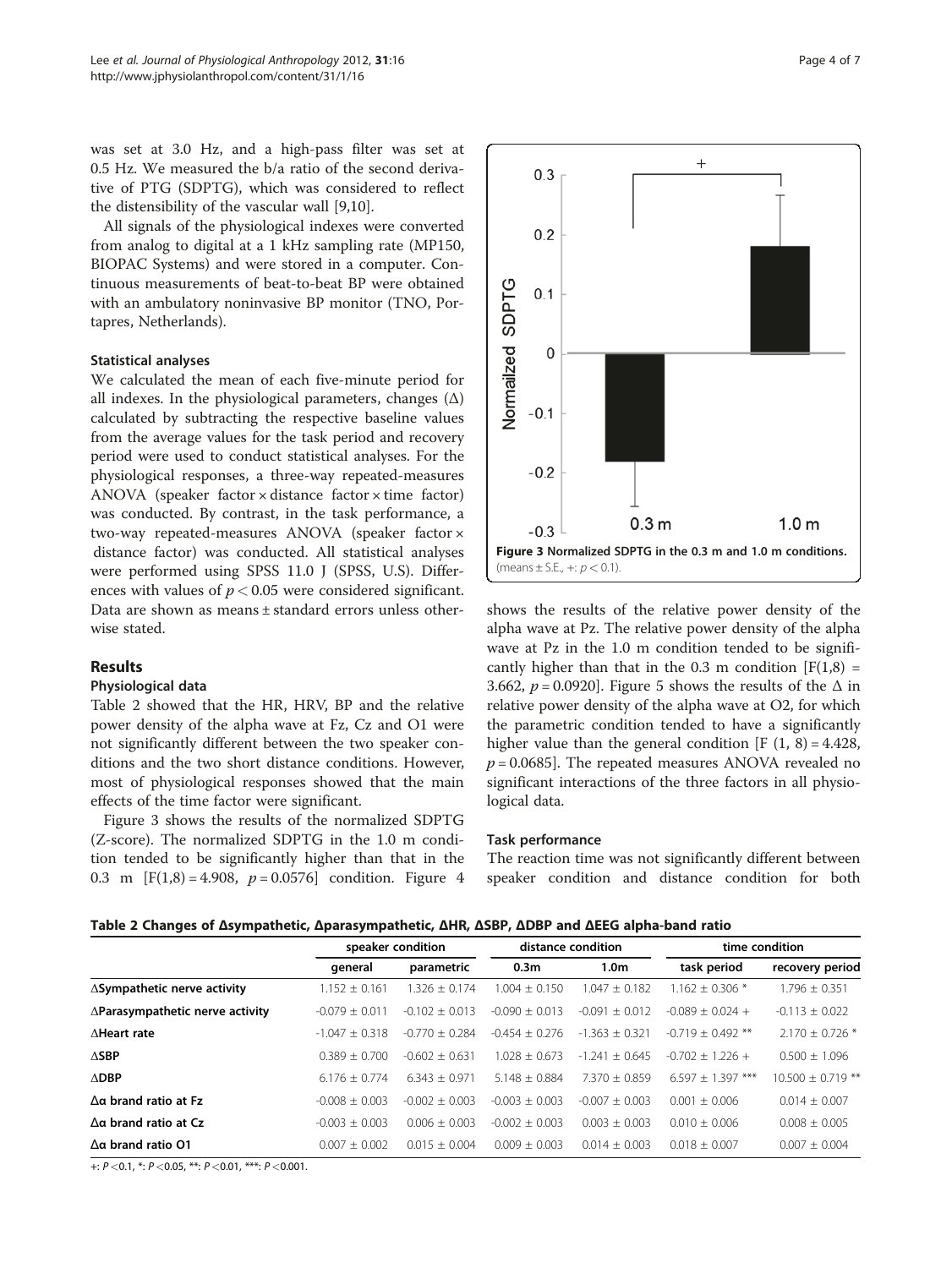<span id="page-4-0"></span>

normal sentences and deviant sentences. However, Figure 6 shows that the number of incorrect answers for the parametric condition tended to be significantly higher than that for the general speaker  $(F (1, 8) = 4.850,$  $p = 0.0588$ ). It was shown that there were no significant differences between the 0.3 m and 1.0 m conditions for both normal sentences and deviant sentences. The repeated measures ANOVA revealed no significant interactions of the two factors in all task performance data.

# **Discussion**

Recently, a new type of speaker called the parametric speaker has been developed to generate highly directional sound, and it is now commercially available. In our previous studies, we demonstrated that the sound of a parametric speaker set at a distance of 2.6 m from the subjects was less stressful than that of the general speaker with regard to the cardiovascular system and endocrine system [[2,5\]](#page-6-0). However, nothing has yet been demonstrated about the effect of the sound of parametric speakers at shorter distances from subjects. Therefore, in the present study we measured the physiological responses to the sound by a general speaker and a parametric speaker at short distance conditions (0.3 m and 1.0 m).

Table [3](#page-5-0) combines the results of the present study with those of our previous study [[2\]](#page-6-0), in which we verified the



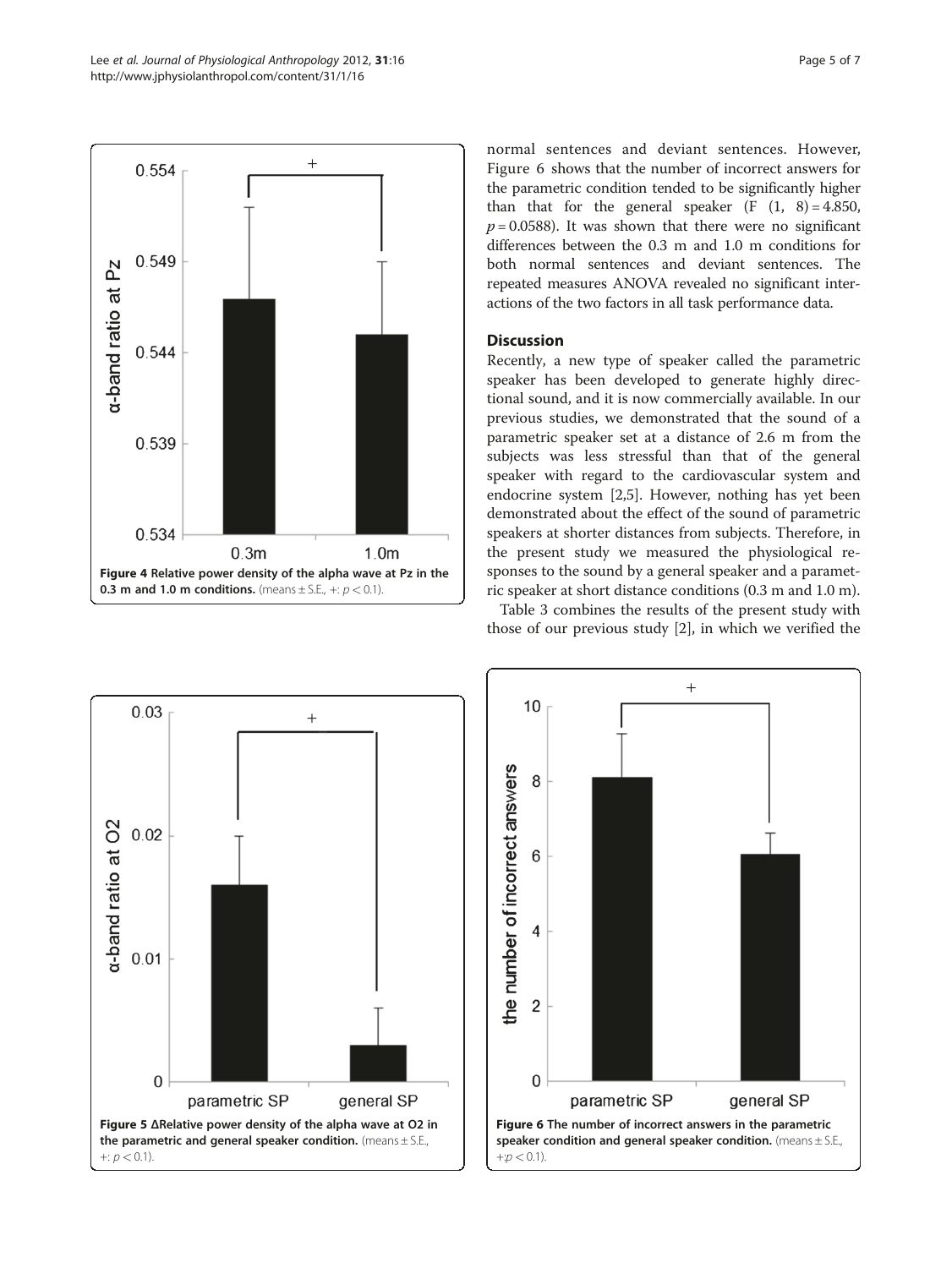| 0.3 m         |            | 1.0 m         | 2.6 m      |               |  |
|---------------|------------|---------------|------------|---------------|--|
| parametric SP | general SP | parametric SP | general SP | parametric SP |  |

<span id="page-5-0"></span>Table 3 The comparisons of the distance between general speaker and parametric speaker

|                                 | parametric SP      | general SP       | parametric SP    | general SP       | parametric SP    | general SP         |  |
|---------------------------------|--------------------|------------------|------------------|------------------|------------------|--------------------|--|
| ∆Sympathetic nerve activity     | $1.279 + 0.301$    | $0.631 + 0.240$  | $1.215 + 0.338$  | $1.551 + 0.345$  | $0.527 + 0.559$  | $1.616 + 0.484*$   |  |
| ∆Parasympathetic nerve activity | $-0.108 \pm 0.028$ | $-0.072 + 0.024$ | $-0.087 + 0.025$ | $-0.087 + 0.020$ | $-0.037 + 0.005$ | $-0.152 + 0.045 +$ |  |
| ∆SDPTG                          | $-0.056 + 0.018$   | $0.027 + 0.012$  | $0.055 + 0.013$  | $0.064 + 0.026$  | $0.834 + 0.033$  | $0.802 + 0.026 +$  |  |
| ∆a band ratio at Pz             | $-0.001 + 0.009$   | $0.002 + 0.003$  | $0.015 + 0.004$  | $0.002 + 0.004$  | $0.040 + 0.024$  | $0.034 + 0.083$    |  |
| reaction time                   | $0.496 + 0.097$    | $0.876 + 0.082$  | $0.887 + 0.089$  | $0.939 + 0.109$  | $0.778 + 0.044$  | $0.852 + 0.044$ *  |  |

#2.6 m, results of our previous study (Lee et al., 2011).

 $*$ , parametric SP vs general SP ( $P < 0.05$ ).

+, parametric SP vs general SP ( $P < 0.1$ ).

effects of the parametric speaker sound on physiological functions at the 2.6 m distance. In particular, we elucidated that the  $\Delta$  in sympathetic nervous activity in the parametric condition was significantly lower than that in the general condition  $(F(1,8) = 10.024, p)$  $< 0.05$ ). Furthermore, we showed that the  $\Delta$  in parasympathetic nervous activity in the parametric condition tended to be significantly smaller than that in the general condition  $(F(1,8) = 6.092, p < 0.1)$ .  $\triangle SDPTG$  for the parametric speaker tended to be significantly higher than that for the general speaker  $(F(1,8) = 4.245,$  $p < 0.1$ ). We considered that the characteristics of the parametric speaker had an influence on articulation and reverberation of the sound. There has been no direct report on articulation and reverberation of parametric speaker sound. However, it has been reported that the sound focusing of a parametric speaker could be utilized to deliver audible information to people in a particular region without disturbing others [\[4](#page-6-0)] because the directivity was so strong. Furthermore, Nabelek et al. verified that the articulation of sounds was decreased by reverberation [\[11](#page-6-0)]. We supposed that a parametric speaker has less reverberation and higher articulation because of its strong directivity.

We hypothesized that the better audibility of the parametric speaker sound might result in fewer physiological burdens. From this perspective, we verified in our previous study that the sound of a parametric speaker that was set at a 2.6-m distance from subjects was indeed less stressful than that of the general speaker with regard to the cardiovascular system [\[2\]](#page-6-0).

Meanwhile, in the present study, most physiological responses only showed the significant main effects of the time factor, which suggested that the physiological burden increased by processing time at distances of 1 m or less. No physiological measurement items were significantly different between the speaker conditions.

When speakers are set a good distance from subjects, we can presume that a general speaker has more reverberation and lower articulation compared to a parametric speaker. However, we estimated that there was little

difference in articulation between the parametric and general speaker sounds at the shorter distance. At the shorter distance, it is possible that the subjects perceived that the general speaker sound was nearly equal to the parametric speaker sound because the reverberation of the conventional speaker decreases.

Therefore, we considered that there is little effect of the directional characteristic of the parametric speaker at distances of 1 m or less. We expected that there was little difference in the articulation between speaker conditions because reverberations from wall surfaces might be hard to detect at such short distances (1 m or less). As a result, the speaker condition might not cause any physiological difference. In this study, we verified that the subjects felt no difference between general speaker sound and parametric speaker sound at distances of 1 m or less. In other words, these results suggest that a farther speaker distance might be necessary to exploit the beneficial characteristics of the parametric speaker and be better for the human body since, at a distance of 2.6 m, the physiological burden of the parametric speaker sound is lower than that of the general speaker. These results were obtained from the viewpoint of physiological anthropology, which will be important for future studies to consider regarding the applications of parametric speaker sound.

#### Abbreviations

ECG: electrocardiogram; EEG: electroencephalogram; EOG: electrooculogram.

#### Competing interests

The authors have no competing interests to declare.

## Author details

<sup>1</sup> Center for Environment, Health and Field Sciences, Chiba University Kashiwa, Japan. <sup>2</sup>Graduate School of Engineering, Chiba University, Chiba, Japan.

#### Authors' contributions

SL performed the experiments and wrote the manuscript, analyzed the data. TK conceived and designed the study. SL, YS and TK were responsible for coordination of the study and oversight of data collection and analysis. All authors have read and approved the final manuscript.

#### Received: 3 May 2012 Accepted: 3 May 2012 Published: 13 June 2012